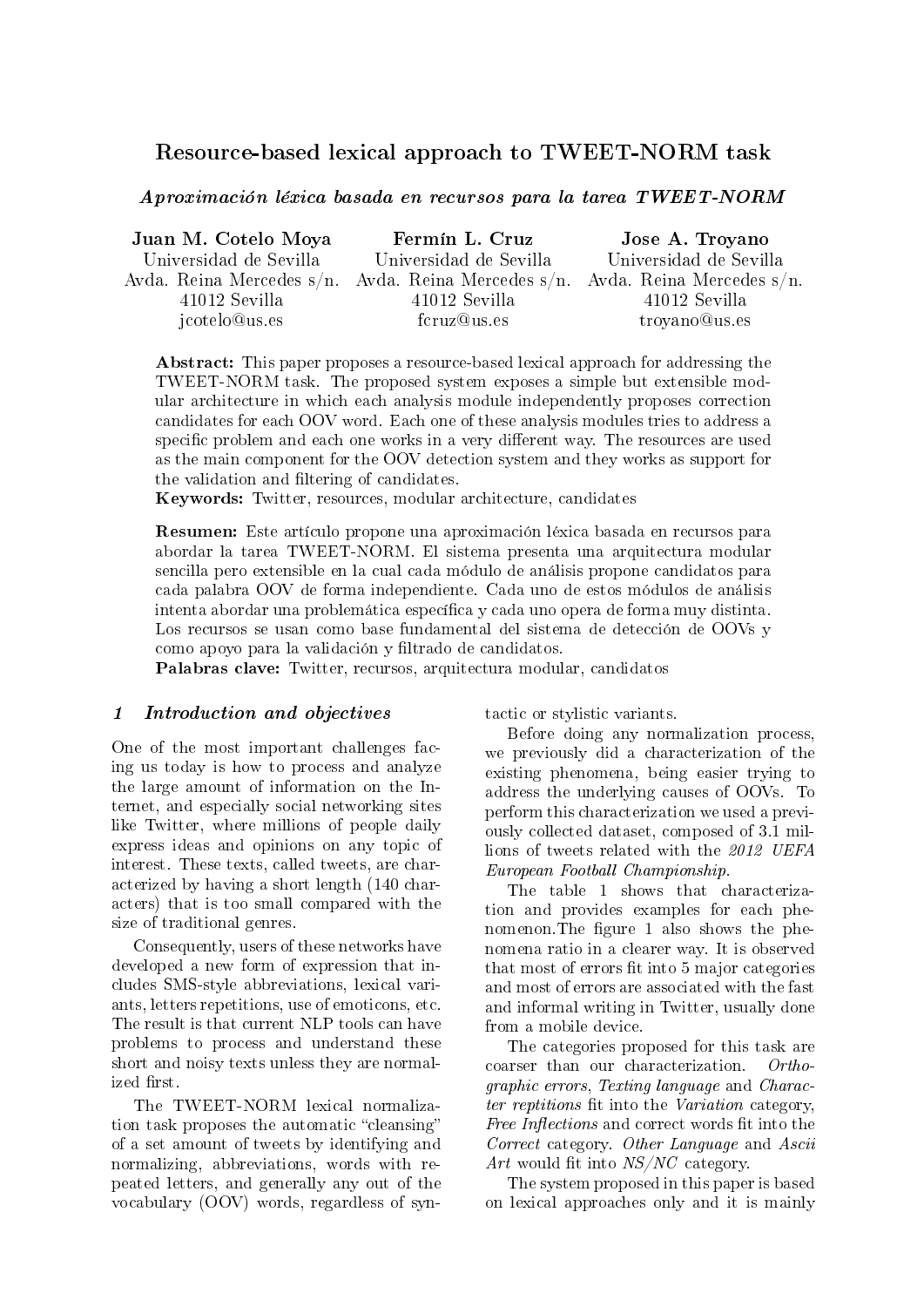| Phenomenon           | Ratio            | Examples                                                                |
|----------------------|------------------|-------------------------------------------------------------------------|
| Ortographic errors   | $28\%$           | sacalo $\rightarrow$ sácalo, trapirar $\rightarrow$ transpirar,         |
| Texting Language     | 22\%             | $x2 \rightarrow$ por dos, q $\rightarrow$ que, aro $\rightarrow$ claro, |
| Character repetition | 15%              |                                                                         |
| Ascii Art            | 14\%             | $\bullet \bullet$ 00 00                                                 |
| Free inflections     | $7\%$            | besote, gatino, bonico, $\dots$                                         |
| Other errors         | $7\%$            | htt, asdafawecas, engoriles,                                            |
| Other Language       | $4\%$            | flow, ftw, great, $\text{tol}, \ldots$                                  |
| Multiple phenomena   | $\overline{3}\%$ | diass $\rightarrow$ días, artooo $\rightarrow$ rato,                    |



Figure 1: Ratio of characterized error phenomena commonly found in Twitter media

composed of three types of components:

- Resources: Lexicons and similar language resources, including resources containing specific knowledge of the media used.
- Rules: Rules for handling common phenomena found in this type of media as excessive character repetition, acronyms or homophonic errors.
- Lexical distance analysis: Traditional lexical distance analysis for handling common ortographic errors found on it.

In essence, our system works straightforwardly: it examines each word at lexical scope, determine if it is an OOV using the knowledge, generate possible correction candidates and select the best one.

## 2 Architecture and components of the system

The architechture of our system proposed for this task is pretty straightforward. It is composed by several main components:

- Preprocessing module
- OOV/IV detection module
- OOV analyzer modules
- Candidate generator module
- Candidate scoring and selection module

The figure 2 shows all the process explained before and how the components are interconnected in a single diagram.

The preprocessing module performs the typical initial processing step done in lexical analysis, generating a stream of tokens from tweets taking into account things like hashtags and usernames, numerals, dates and preserving emoticons during the splitting.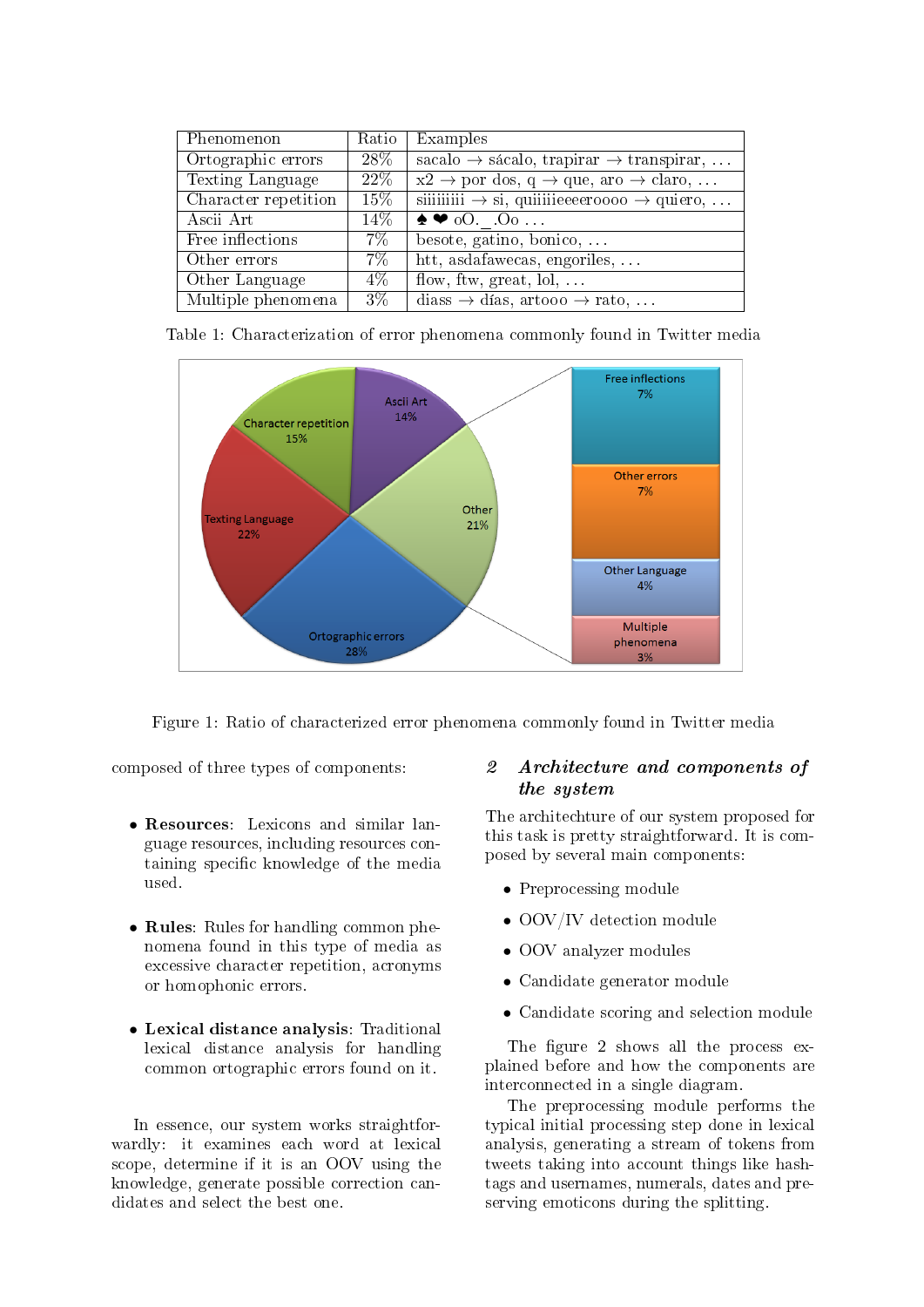

Figure 2: Architecture and processing steps of the proposed system

The detection module tries to determine if a token is an OOV or not. This module performs that detection using resources and checking if a token belongs to any resource. We used a set of lexicons, each one providing known forms used in Twitter, the Spanish language, well known emoticons or even colloquial inflections.

Given an OOV Token, an analyzer module perform some "error guessing" process and try to estimate corrections from it. The specific process varies for each analyzer. Every analyzer provides some kind of basic scoring providing some degree of confidence for each correction proposed. The analyzers used for this task were the following:

• Tranformation rules: This analyzer holds a collection of hand-crafted rules, each one representing some kind of "well defined" error and *transforms* that token into candidate of correction. It is possible to generate more than a candidate due multiple rule matching, but the number usually is limited to a few.

These rules are intended to address phenomena that the edit distance module does not correctly address like Character Repetition or Texting Language. The

table 2 shows some example rules, using Python's regular expressions.

- Edit distance: This module works very similar to distance-based suggestion scheme commonly found in spell checkers. The main difference is that it takes into account multiple lexicons instead a monolithic one.
- Language: This module tries to identify whether language the OOV token actually belongs to.

Notice that the language analyzer module does not actually perform any correction, because if the token comes from another language only has to be marked not corrected. This module uses a trigram language guessing module Python 3 implementation (Phi-Long, 2012) as backend.

The candidate generation module asks for candidates to each analyzer, performing a validation and filtering step, thus removing some incorrectly generated candidates from transformation rules according to validation rules and used language resources. Also removes duplicates.

The candidate selector module applies a normalizing scoring function from the con fidence values provides for each candidates,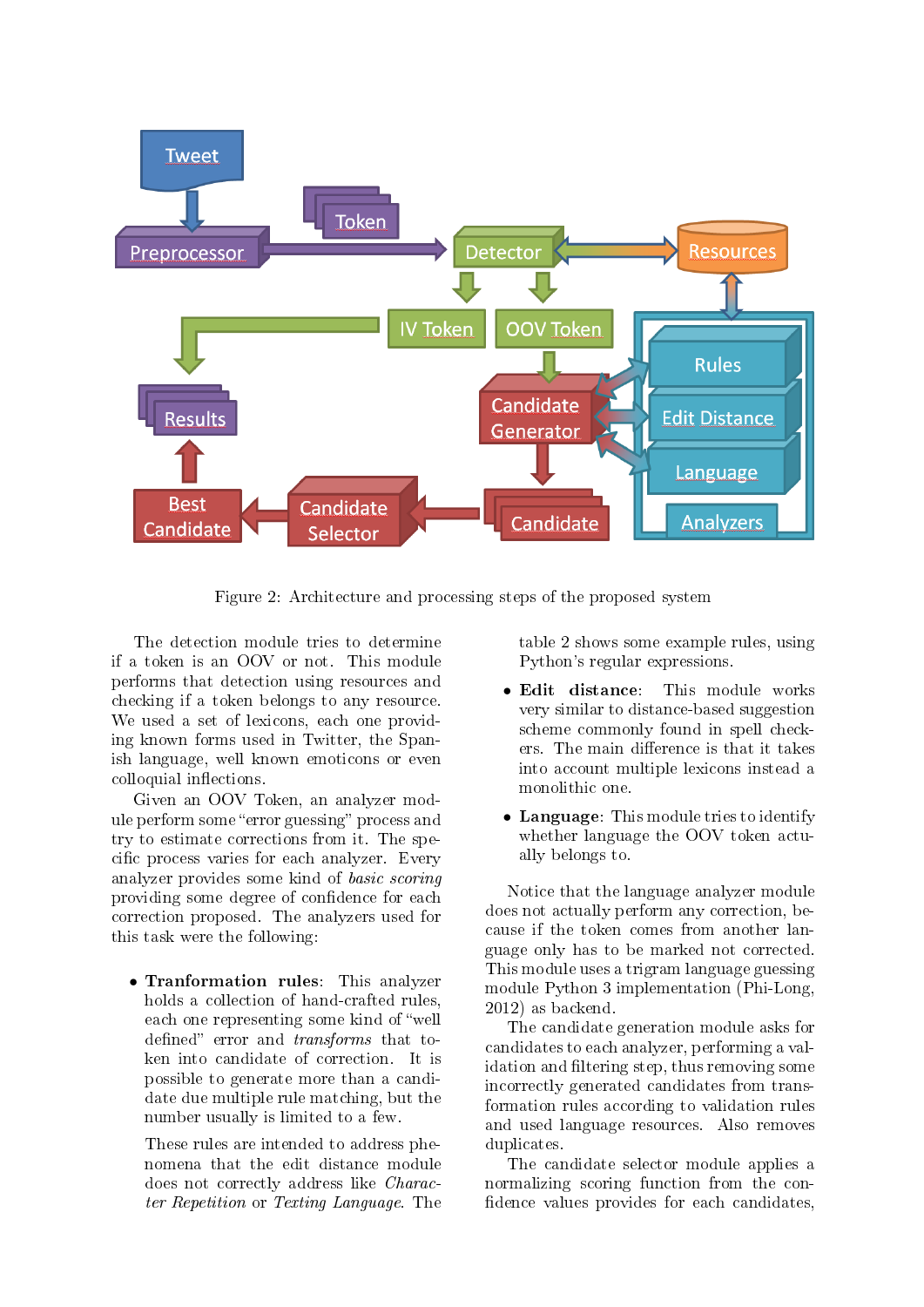| Matching                                                       | Processing           | Example                                       | Phenomenon           |
|----------------------------------------------------------------|----------------------|-----------------------------------------------|----------------------|
| $\textdegree$ [ck]n\\$                                         | $\operatorname{con}$ | kn, cn, $\rightarrow$ con                     | Texting Language     |
| x([aeiouáéíóú])                                                | $\ch\setminus 1$     | xaval, coxe $\rightarrow$ chaval, coche       | Texting Language     |
| $(\mathbf{w})(\mathbf{w})\mathbf{1}+(\mathbf{2} \mathbf{3})$ ? | $\gtrsim1>$          | sisisisisisi, nonononono $\rightarrow$ si, no | Character Repetition |
| $\hat{t}$ [qk]m+\$                                             | te quiero mucho      | tkm, tqm $\rightarrow$ te quiero mucho        | Texing Language      |

Table 2: Extract of the transformation rules used in our system

sorts them and selects the best one.

The system generates a token stream from the Tweet using the preprocessing module. For each token, determines if a token is an OOV or not using the detector module. If the token is an IV, no further processing is done because is a valid form. Otherwise, the token is an OOV, the candidate generator module creates a tentative list using the analyzers previously described. As final step, the candidate selector module selects the best candidate for correction.

## 3 Resources employed

We have used several lexicons for the detection and analyzing stages in our system. All of them are in raw text format and one entry per line.

The table 3 shows stats about all the lexicons used.

| Lexicon   | Entries | Description       |
|-----------|---------|-------------------|
| Spanish   | 1250796 | Common forms      |
|           |         | from<br>Span-     |
|           |         | ish. Based on     |
|           |         | LibreOffice       |
|           |         | dictionaries.     |
| Genre     | 40      | Common forms re-  |
|           |         | lated to Twitter. |
|           |         | Handcrafted       |
| Emoticons | 320     | Commonly used     |
|           |         | emoticons. Hand-  |
|           |         | crafted.          |

Table 3: Lexicons used for our proposed system

For the transformation rule module, we crafted a ruleset of 71 rules. The syntax used in the ruleset file vaguely resembles a CSV format, being a rule per line and each line holds information about the matching and the transformation process.

The language detector module uses a trigram character language model implementation as backend and uses dictionaries as backoff just in case of insufficient data for language estimation.

## 4 Settings and evaluation

The table 4 shows performance values of the system against the provided corpus and activating different analyzer modules. It is observed that the accuracy of the system improves signicantly as more modules are activated.

However, our implementation performance is hindered due high differences between the preprocessing used to build the corpus for this task and our detection and preprocessing system. Our preprocessing module leads to different sets of OOVs to be considered, often leading to outputs that differ in length respect the ones provided with the task. These discrepancies result in a high rate of what the provided test script counts as align errors.

| Modules           | Accuracy | Align Error |
|-------------------|----------|-------------|
| Distance module   | 0.2036   | 0.2526      |
| Rule module       | 0.3307   | 0.3231      |
| $Distance + Rule$ | 0.3905   | 0.2281      |
| Full system       | 0.5053   | 0.1684      |

Table 4: System performance with different modules activated

It is worth mentioning that we used threshold of  $k \leq 2$  for the edit distance module because most of correct candidates are within that threshold. Though is true that selecting a higher  $k$  includes more candidates. most of newly included candidates are not a valid solution and usually they will have a low confidence score and will not be selected.

## 5 Conclusions and future work

We provide a resource-aided lexical solution for the proposed task using an extensible architecture made of independent modules. Our system has much room for improvement like adding a ngram segmenter, including context during analysis or using automatic methods for improving the candidate scoring and selection.